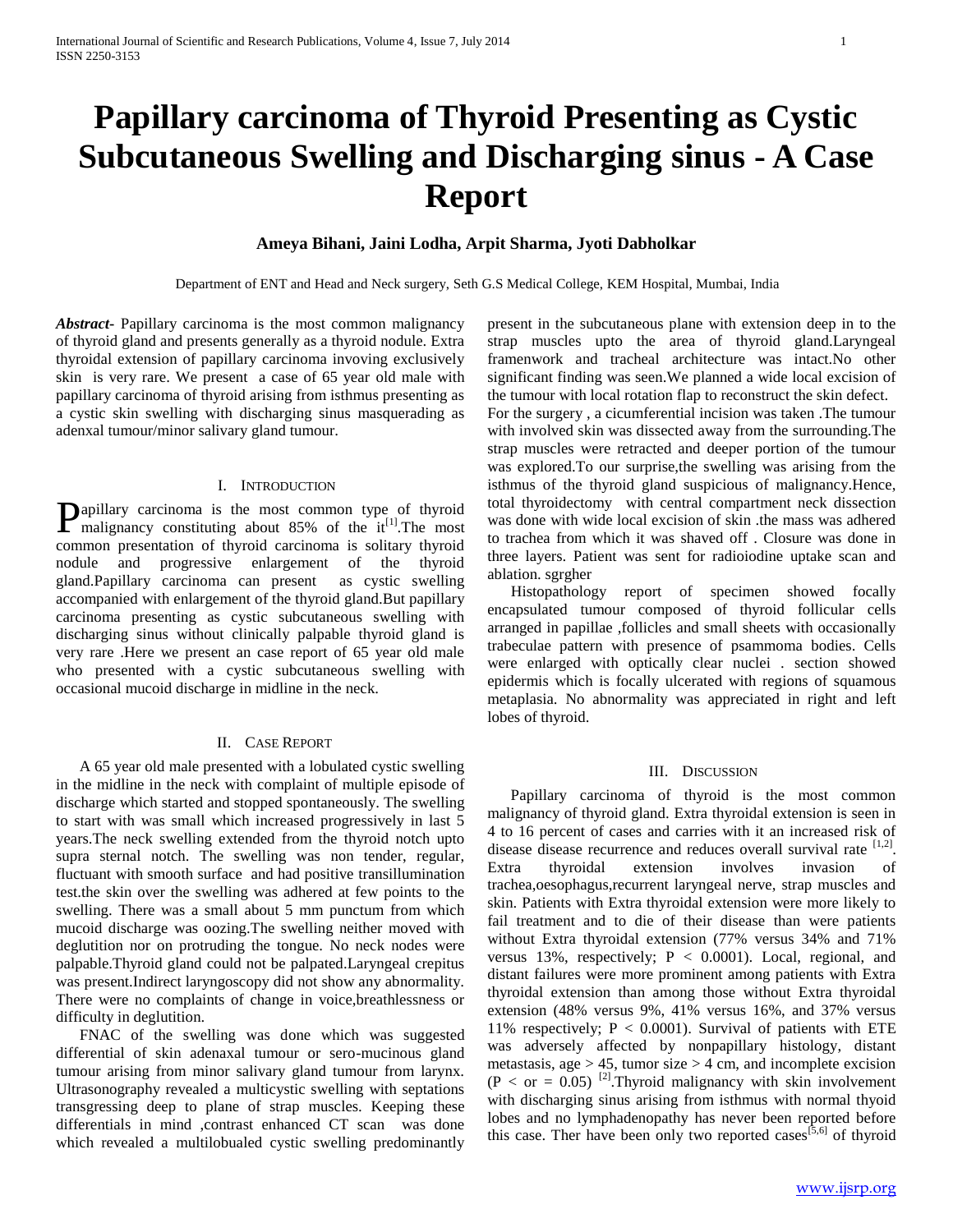maligancy involving only skin as extra thyroidal extension and both of them were diagnosed pre-operatively on FNAC as thyroid pathoology(one was malignancy<sup>[5]</sup> and the other goiter<sup>[6]</sup>) and on of them had positive lymph node metastasis<sup>[5]</sup>.

 Most common cystic lesion seen in midline of neck are dermoid cysts, epidermoid cyst, teratoma , cystic hygroma and rarely adenxal tumours of skin . In such cases,gold standard of management is ultrasonography guided FNAC. The overall sensitivity of FNAC in the diagnosis of neck masses was 83.01% and specificity was 78.94%. Sensitivity was highest (82.14%) for neck nodes<sup>[3]</sup>. As for USG guided FNAC, The overall sensitivity of FNAC was 84.6 per cent and specificity was 96.4 per cent. 11 true positive, 54 true negative, two false negative and two false positive results were noted. Positive predictive value for diagnosing malignancy was 84.6 per cent and negative predictive value for malignancy was  $96.\overline{4}$  per cent<sup>[4]</sup>. Hence ,FNAC reports help in indicating the pathology but should not relied upon completely if clinically not co relating and meticulous observation during surgical exploration is required for correct and complete treatment of the disease.

#### IV. CONCLUSION

 Papillary carcinoma of thyroid presenting as cystic skin swelling with discharging sinus is very rare but should be kept in consideration on assessing such lesion. Though FNAC is not very accurate in diagnosis of cystic lesion of neck but may be helpful in giving a clue about a possible diagnosis. USG and CT scan should be advised for assessing the origin and extent of the lesion. Papillary carcinoma of thyroid with extrathyroidal extension should be given aggressive treatment in form of total thyroidectomy with appropriate neck dissection followed by radioiodine ablation .

#### **REFERENCES**

[1] Cody HS, Shah JP. Locally invasive, well-differentiated thyroid cancer. 22 years' experience at Memorial Sloan-Kettering Cancer Center. Am J Surg. 1981;142:480–483

- [2] Andersen PE, Kinsella J, Loree TR, Shaha AR, Shah JP. Differentiated carcinoma of the thyroid with extrathyroidal extension. Am J Surg. 1995;170:467–470.
- [3] Soni S, Pippal SK, Yashweer B, Srivastava P. Efficacy of fine needle aspiration cytology in diagnosis of neck masses. World article in ear, nose and throat. 2010;3(2) Available online:http://www.waent.org/archives/2010/Vol3-2/20100816-fna/fineneedle-aspiration.htm.
- [4] Bajaj Y1, Singh S, Cozens N, Sharp J. Critical clinical appraisal of the role of ultrasound guided fine needle aspiration cytology in the management of parotid tumours. J Laryngol Otol. 2005 Apr;119(4):289-92.
- [5] K Harish. Thyroid carcinoma with discharging sinus a rarity: a case report. Journal of Medical Case Reports, vol. 2, article 64, 2008.
- [6] Patil VS, Vijayakumar A, Natikar N. Unusual presentation of cystic papillary thyroid carcinoma. Case Rep Endocrinol 2012

### **AUTHORS**

**First Author** – Bihani Ameya, Post Graduate Resident, Department of E.N.T and Head and Neck Surgery, Seth G.S. Medical College and K.E.M. Hospital, Parel, Mumbai. ameyabihani87@gmail.com

**Second Author** – Lodha Jaini V, M.S., DNB, E.N.T, Senior Resident at the Department of E.N.T and Head and Neck Surgery, Seth G.S. Medical College and K.E.M. Hospital, Parel, Mumbai., jainilodha@gmail.com

**Third Author** – Sharma Arpit, M.S , DNB E.N.T, Assisstant Professor, Department of E.N.T and Head and Neck Surgery, Seth G.S. Medical College and K.E.M. Hospital, Parel, Mumbai. drarpitsharma@gmail.com

**Fourth Author** – Dabholkar Jyoti P, M.S. E.N.T, DLO, Professor and Head Of the Department, Department of E.N.T and Head and Neck Surgery, Seth G.S. Medical College and K.E.M. Hospital, Parel, Mumbai., drjpdabholkar@gmail.com

**Correspondence Author** – Bihani Ameya, Post Graduate Resident,Department of E.N.T and Head and Neck Surgery, Seth G.S. Medical College and K.E.M. Hospital, Parel, Mumbai. ameyabihani87@gmail.com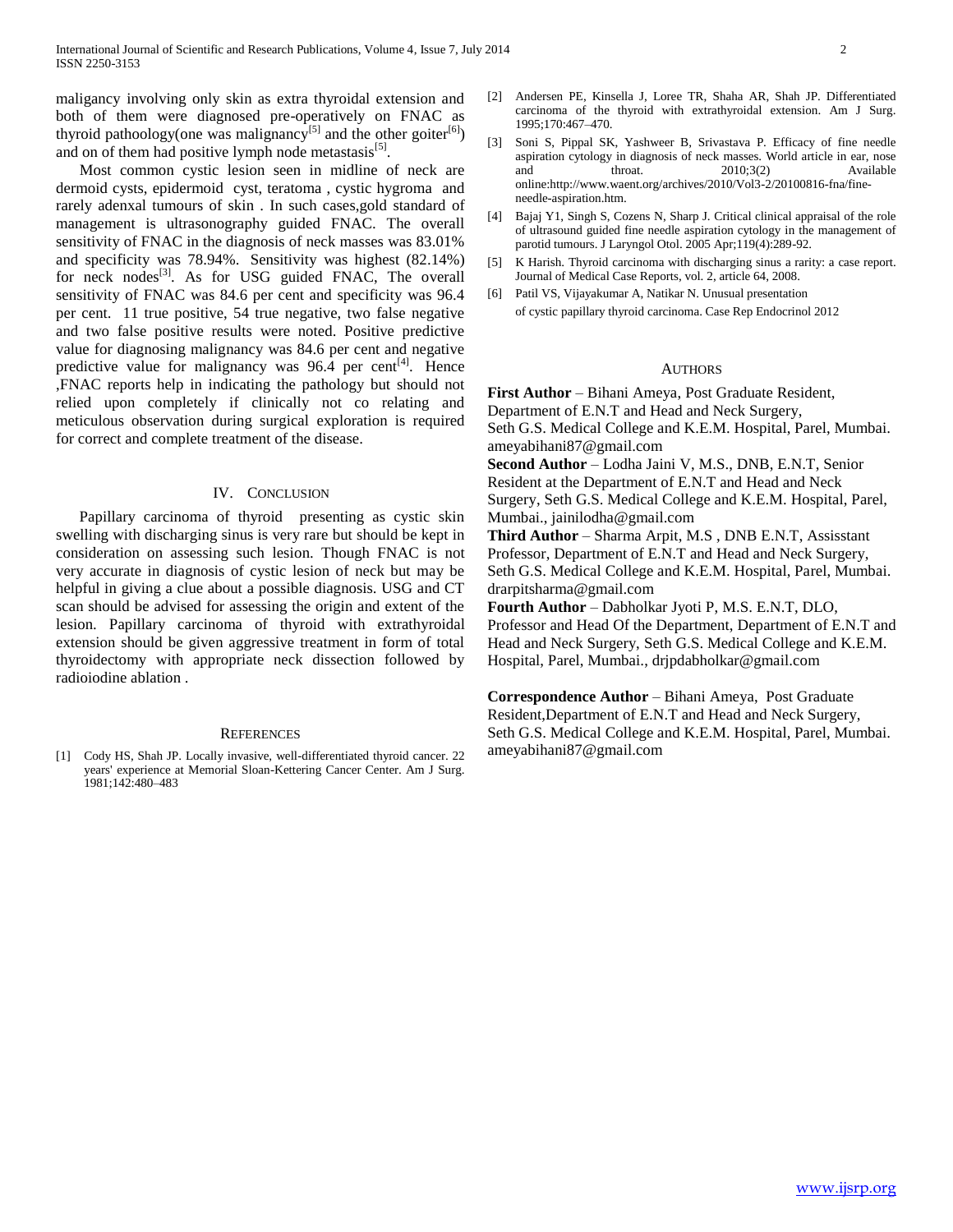

**Fig. 1 cystic midline swelling with draining sinus**



**Fig 2.CT scan showing multilobulated cystic mass abutting isthmus of thyroid**